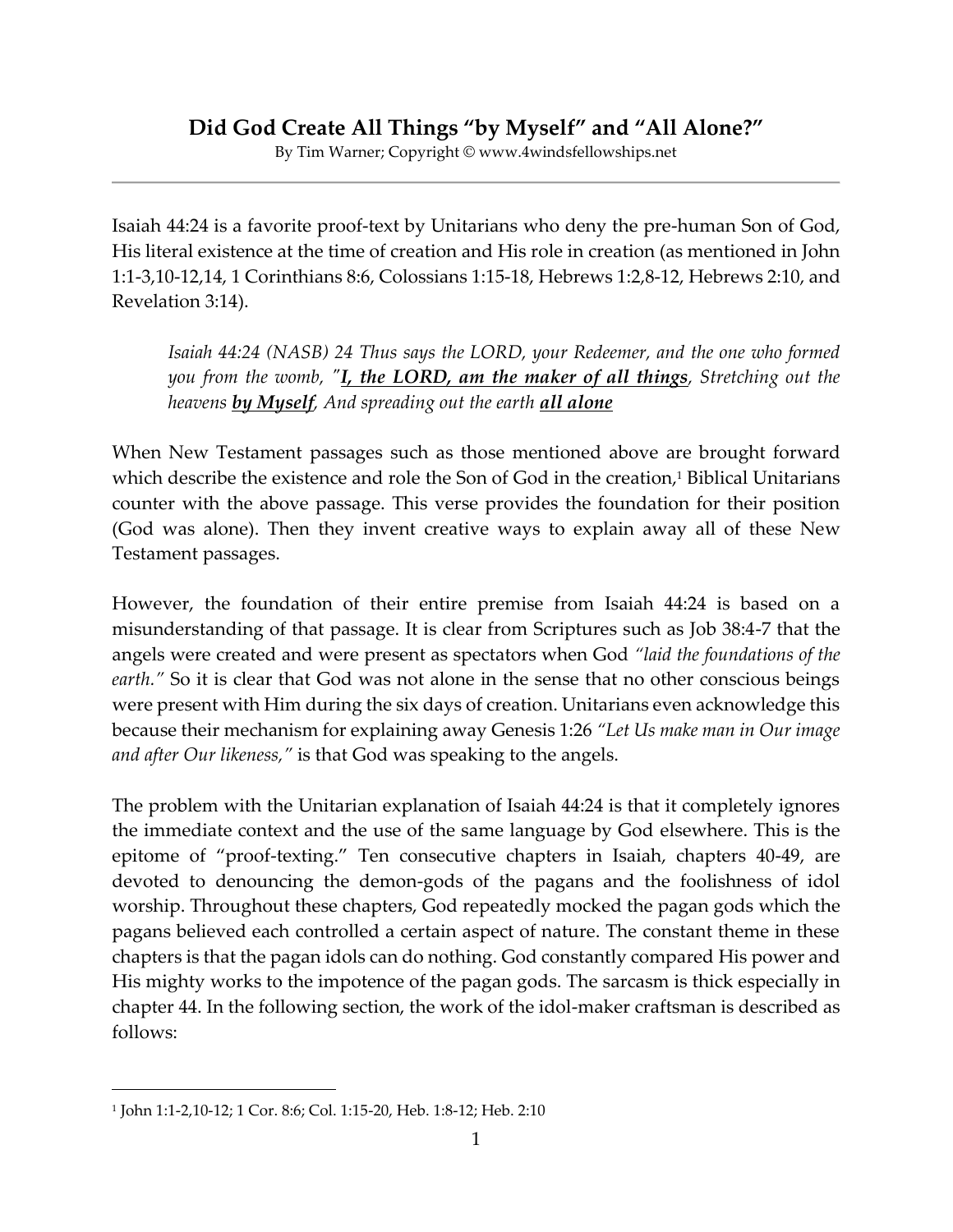*Isaiah 44:14-20 (NKJV) 14 He cuts down cedars for himself, And takes the cypress and the oak; He secures it for himself among the trees of the forest. He plants a pine, and the rain nourishes it. 15 Then it shall be for a man to burn, For he will take some of it and warm himself; Yes, he kindles it and bakes bread; Indeed he makes a god and worships it; He makes it a carved image, and falls down to it. 16 He burns half of it in the fire; With this half he eats meat; He roasts a roast, and is satisfied. He even warms himself and says, "Ah! I am warm, I have seen the fire." 17 And the rest of it he makes into a god, His carved image. He falls down before it and worships it, Prays to it and says, "Deliver me, for you are my god!" 18 They do not know nor understand; For He has shut their eyes, so that they cannot see, And their hearts, so that they cannot understand. 19 And no one considers in his heart, Nor is there knowledge nor understanding to say, "I have burned half of it in the fire, Yes, I have also baked bread on its coals; I have roasted meat and eaten it; And shall I make the rest of it an abomination? Shall I fall down before a block of wood?" 20 He feeds on ashes; A deceived heart has turned him aside; And he cannot deliver his soul, Nor say, "Is there not a lie in my right hand?" 21 "Remember these, O Jacob, And Israel, for you are My servant; I have formed you, you are My servant; O Israel, you will not be forgotten by Me!*

In contrast to these impotent gods, God says to Israel, *"Thus says the LORD, your Redeemer, And He who formed you from the womb: "I am the LORD, who makes all things, Who stretches out the heavens all alone, Who spreads abroad the earth by Myself; Who frustrates the signs of the babblers, And drives diviners mad; Who turns wise men backward, And makes their knowledge foolishness."* In these words God excluded the pagan gods as having anything whatsoever to do with the creation of all things or the deliverance of Israel. How then could they have any control over nature so that they ought to be feared, worshipped, or appeased by Israel?

The same language used by God in the above passage was also used of God's delivering Israel from Egypt.

*Deut. 32:9-12 (NKJV) 9 For the LORD'S portion is His people; Jacob is the place of His inheritance. 10 "He found him in a desert land And in the wasteland, a howling wilderness; He encircled him, He instructed him, He kept him as the apple of His eye. 11 As an eagle stirs up its nest, Hovers over its young, Spreading out its wings, taking them up, Carrying them on its wings, 12 So the LORD alone led him, And there was no foreign god with him.*

Here it is quite clear that *"the LORD alone"* means *"there was no foreign god with him."* Moses made it quite clear that there was another, God's Agent, who actually interacted with Israel and performed these things on God's behalf.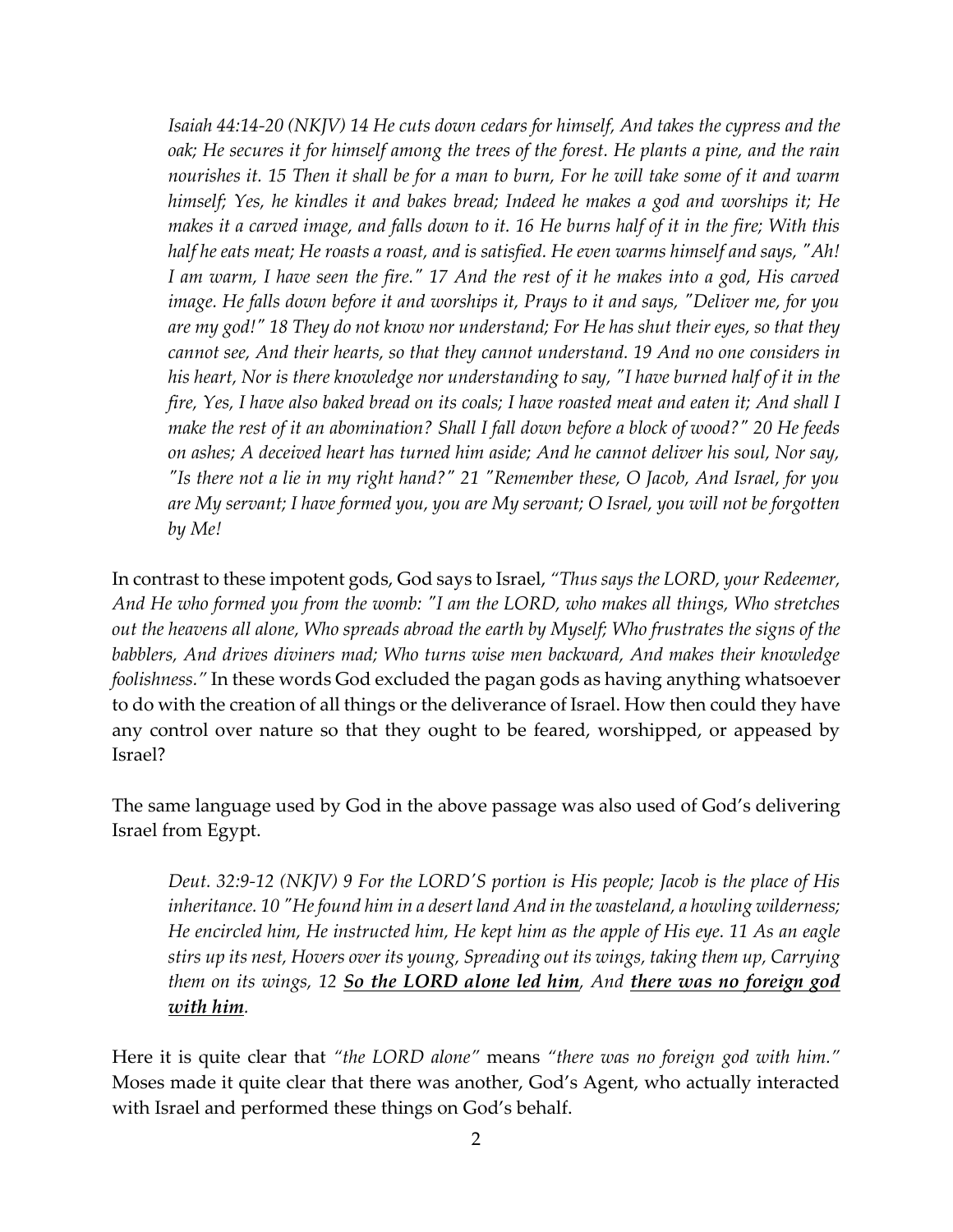*Exod. 23:20-23 (NKJV) 20 "Behold, I send [My]<sup>2</sup> Angel<sup>3</sup> before you to keep you in the way and to bring you into the place which I have prepared. 21 "Beware of Him and obey His voice; do not provoke Him, for He will not pardon your transgressions; for My name is in Him. 22 "But if you indeed obey His voice and do all that I speak, then I will be an enemy to your enemies and an adversary to your adversaries. 23 "For My Angel will go before you and bring you in to the Amorites and the Hittites and the Perizzites and the Canaanites and the Hivites and the Jebusites; and I will cut them off.*

This passage is critically important, showing that the "Messenger of the LORD" carried God's own name, so that the Messenger of the LORD is repeatedly called "God" and "Yahweh" (LORD) in the Torah. And what He does, God is said to have done. This is the epitome of "agency," and forms the basis of many New Testament statements that indicate that God created all things "through" His Son.

Now, consider the words of the Messenger of the LORD in the following passage and the things for which He takes credit.

*Judges 2:1-4 (NKJV) 1 Then the Angel of the LORD came up from Gilgal to Bochim, and said: "I led you up from Egypt and brought you to the land of which I swore to your fathers; and I said, `I will never break My covenant with you. 2 `And you shall make no covenant with the inhabitants of this land; you shall tear down their altars.' But you have not obeyed My voice. Why have you done this? 3 "Therefore I also said, `I will not drive them out before you; but they shall be thorns in your side, and their gods shall be a snare to you.'" 4 So it was, when the Angel of the LORD spoke these words to all the children of Israel, that the people lifted up their voices and wept.*

This passage shows clearly the subordinate role of the Messenger of the LORD as leading Israel from Egypt to the Promised Land. He even identified Himself as the one who made the Abrahamic Covenant ("*the land which I swore to your fathers*"). He is the one who called from heaven to Abraham not to kill his  $son<sub>1</sub><sup>4</sup>$  and swore the oath of the Abrahamic Covenant.<sup>5</sup> In the above passage the Messenger of the LORD also called the Mosaic covenant His own, *"I will never break My covenant with you.*" The Messenger of the LORD, upon whom was God's own name, was God's Agent carrying out His will in establishing

<sup>2</sup> The LXX has "My Messenger"

<sup>&</sup>lt;sup>3</sup> The Hebrew word "malek" and Greek word "angelos" simply means "messenger," and is used of both heavenly and human messengers. It says nothing about what kind of being it is, only its role.

<sup>4</sup> Gen. 22:11-12

<sup>5</sup> vss. 15-18; Heb. 6:13-19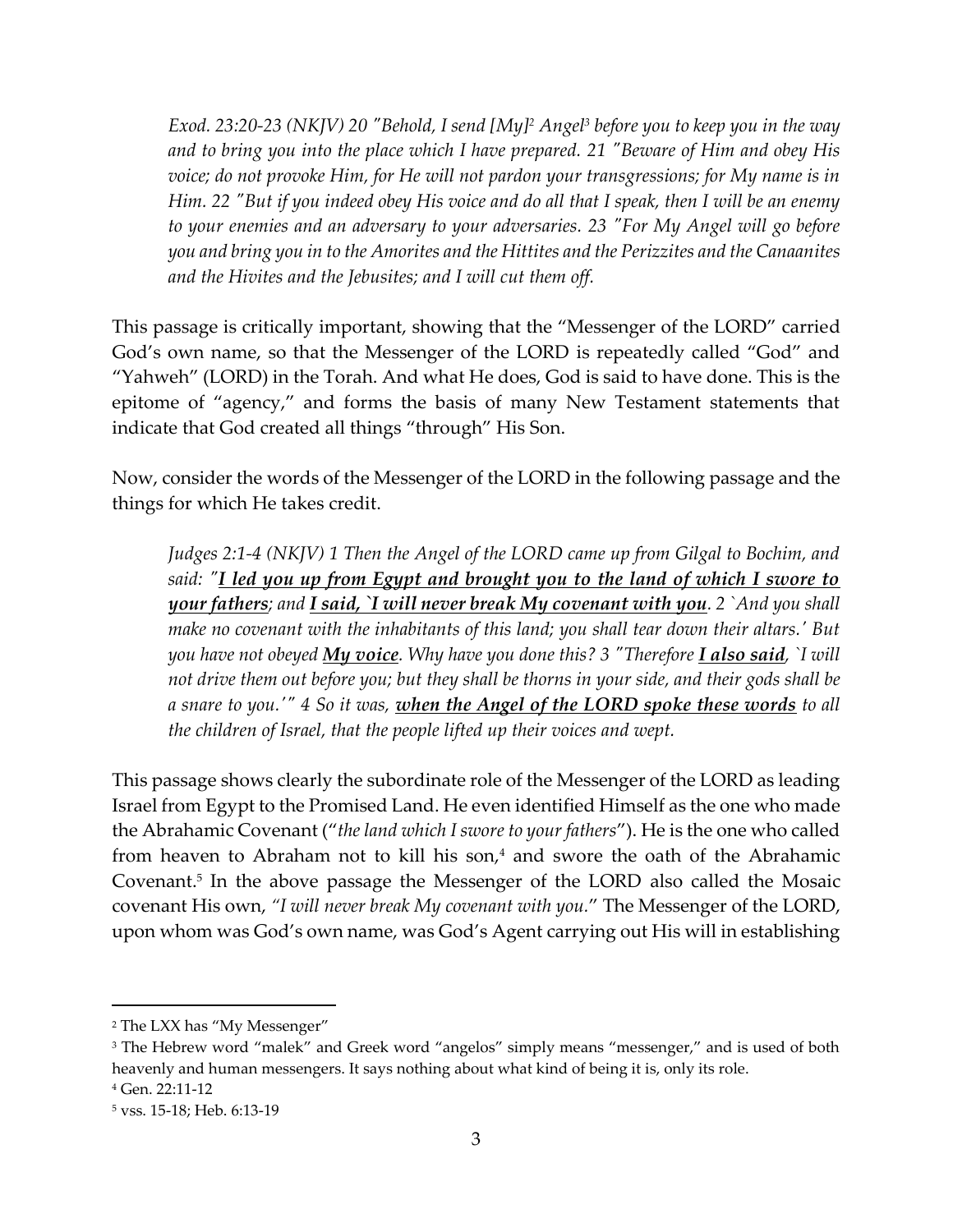these covenants and bringing Israel to the Promised Land. Yet Moses wrote in Deut. 32:12, *"the LORD alone led him"* (Jacob/Israel).

This "Messenger of the LORD" was identified by Isaiah with a very interesting term.

*Isaiah 63:9 (NKJV) 9 In all their affliction He was afflicted, And the Angel of His Presence saved them; In His love and in His pity He redeemed them; And He bore them and carried them All the days of old.*

The Hebrew is literally translated *"the Messenger of His Face."* The same Hebrew word means "presence" and "face." Isaiah took this idea from the following passage:

*Exod. 33:14-16 (NKJV) 14 And He said, "My Presence [Face] will go with you, and I will give you rest." 15 Then he [Moses] said to Him, "If Your Presence [Face] does not go with us, do not bring us up from here. 16 "For how then will it be known that Your people and I have found grace in Your sight, except You go with us? So we shall be separate, Your people and I, from all the people who are upon the face of the earth."* 

Isaiah understood this passage as a reference to the Messenger of the LORD going with Israel as God's "Presence" or "Face." As God's Agent, upon whom was God's own name, what the Messenger of the LORD did was said to be God's doing. Having the Messenger of the LORD go with Israel from Egypt to the Promised Land was the same as God going with them.

It is abundantly clear then that since the statement in Deut. 32:12 that *"the LORD alone led him"* (from Egypt to the Promised Land) does not exclude the Messenger of the LORD, God's statement in Isaiah 44:24, *"Who stretches out the heavens all alone, Who spreads abroad the earth by Myself,"* does not exclude the Messenger of the LORD (who was His onlybegotten Son) from being present and active in the creation. In fact, Isaiah and Malachi identify this mysterious figure as the Messiah who was to come as a human.

*Isaiah 9:6-7 (LXX) 6 For a child is born to us, and a son is given to us, whose government is upon his shoulder: and his name is called the Messenger of great counsel: for I will bring peace upon the princes, and health to him. 7 His government shall be great, and of his peace there is no end: it shall be upon the throne of David, and upon his kingdom, to establish it, and to support it with judgment and with righteousness, from henceforth and forever. The seal of the Lord of hosts shall perform this.*

*Malachi 3:1 (NKJV) 1 "Behold, I send My messenger* [John the Baptist]*, And he will prepare the way before Me. And the Lord, whom you seek, Will suddenly come to His*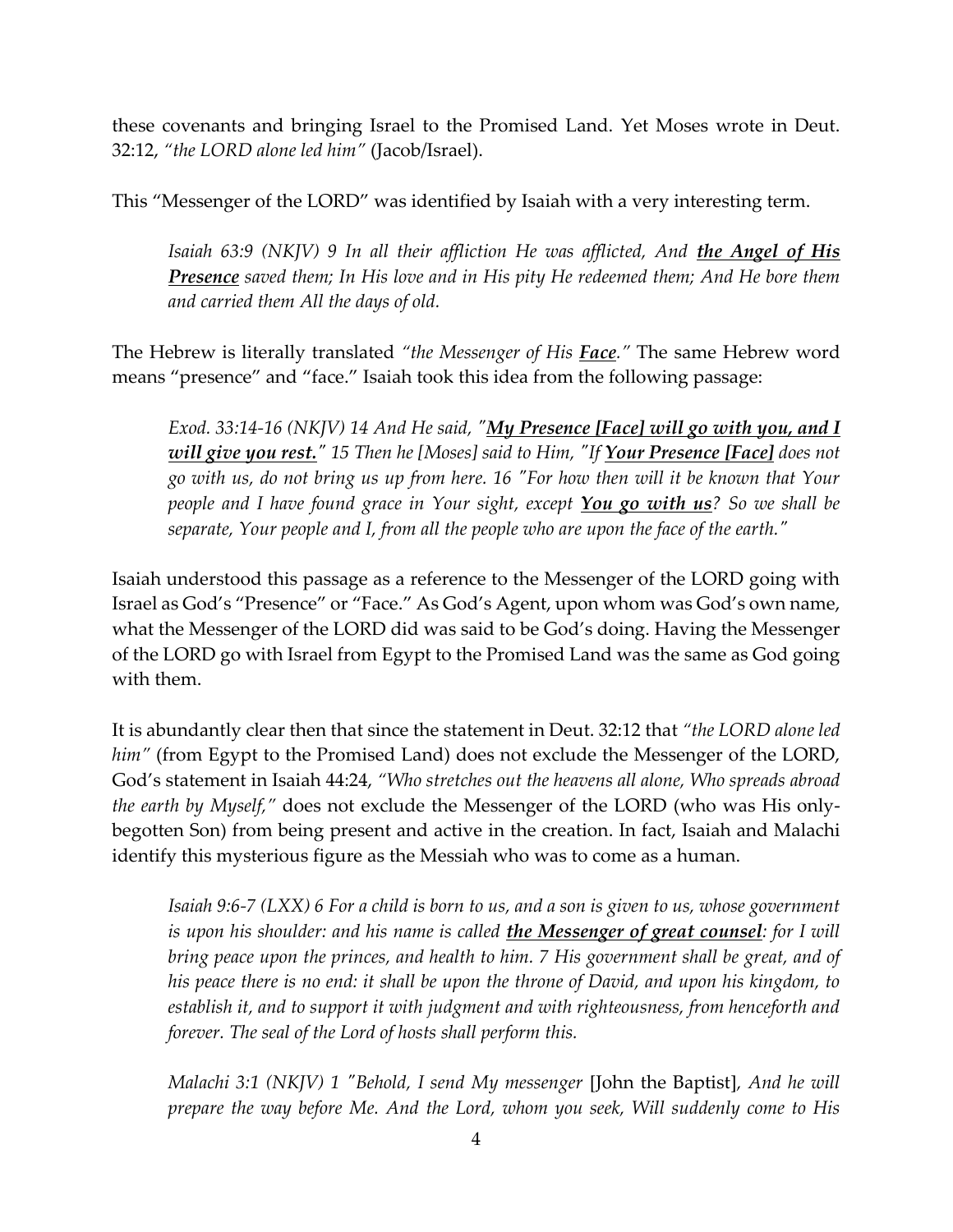*temple, Even the Messenger of the covenant, In whom you delight. Behold, He is coming," Says the LORD of hosts.*

Remember, the "Messenger of the LORD" claimed as His own both the Abrahamic and Mosaic Covenants in Judges 2:1-4. Steven, in his defense before the Sanhedrin, stated that the "Messenger of the LORD" who appeared to Moses in the burning bush also gave the Law on Mt. Sinai and that Israel would not obey Him, <sup>6</sup> showing that Christians recognized that God used this Agent in that covenant also. The same Person, who *"though He was rich, yet for your sakes He became poor,"<sup>7</sup>* having *"become flesh,"* <sup>8</sup> *"becoming in the likeness of men,"* <sup>9</sup> *"who was made a little lower than the angels for the suffering of death,"* <sup>10</sup> and *"in all things He had to be made like His brethren,"*<sup>11</sup> then brought to Israel the *"New Covenant"*<sup>12</sup> in fulfillment of Jeremiah 31:31-34. <sup>13</sup> Let's not forget that the same Person – Jesus – claimed to be both *"the Root and the Offspring of David"<sup>14</sup>* in fulfillment of Isaiah 11:1,10, and to exist before Abraham. <sup>15</sup> There is one Person whom God used as His Agent to make the Abrahamic Covenant, the Mosaic Covenant, the Davidic Covenant, and the New Covenant.

Using Isaiah 44:24 as a proof-text to counter all of the New Testament passages that refer to God creating all things through His Son is not sound exegesis of Scripture. The point of that text, as well as all of the "one God" statements in Isaiah 40-49, is simply this: None of the pagan gods were responsible for any aspect of the creation (therefore they had no control over nature), nor did they have anything to do with Israel's deliverance from Egypt. *"One God,"* and *"all alone,"* and *"by Myself"* simply means *"there was no foreign god with him."<sup>16</sup>* It does not exclude God using a subordinate Agent, the Messenger of the LORD, who was later revealed to be God's only-begotten Son in the New Testament, even being the one who led Israel through the wilderness.

*1 Corinthians 10:1-11 (NKJV) 1 Moreover, brethren, I do not want you to be unaware that all our fathers were under the cloud, all passed through the sea, 2 all were baptized into* 

<sup>6</sup> Acts 7:30-39

<sup>7</sup> 2 Cor. 8:9

<sup>8</sup> John 1:14

<sup>9</sup> Phil. 2:6-7

<sup>10</sup> Heb. 2:9

<sup>11</sup> Heb. 2:17

<sup>12</sup> Matt. 26:28

<sup>13</sup> Heb. 8:6-13

<sup>14</sup> Rev. 22:16

<sup>15</sup> John 8:58

<sup>16</sup> Deut. 32:12